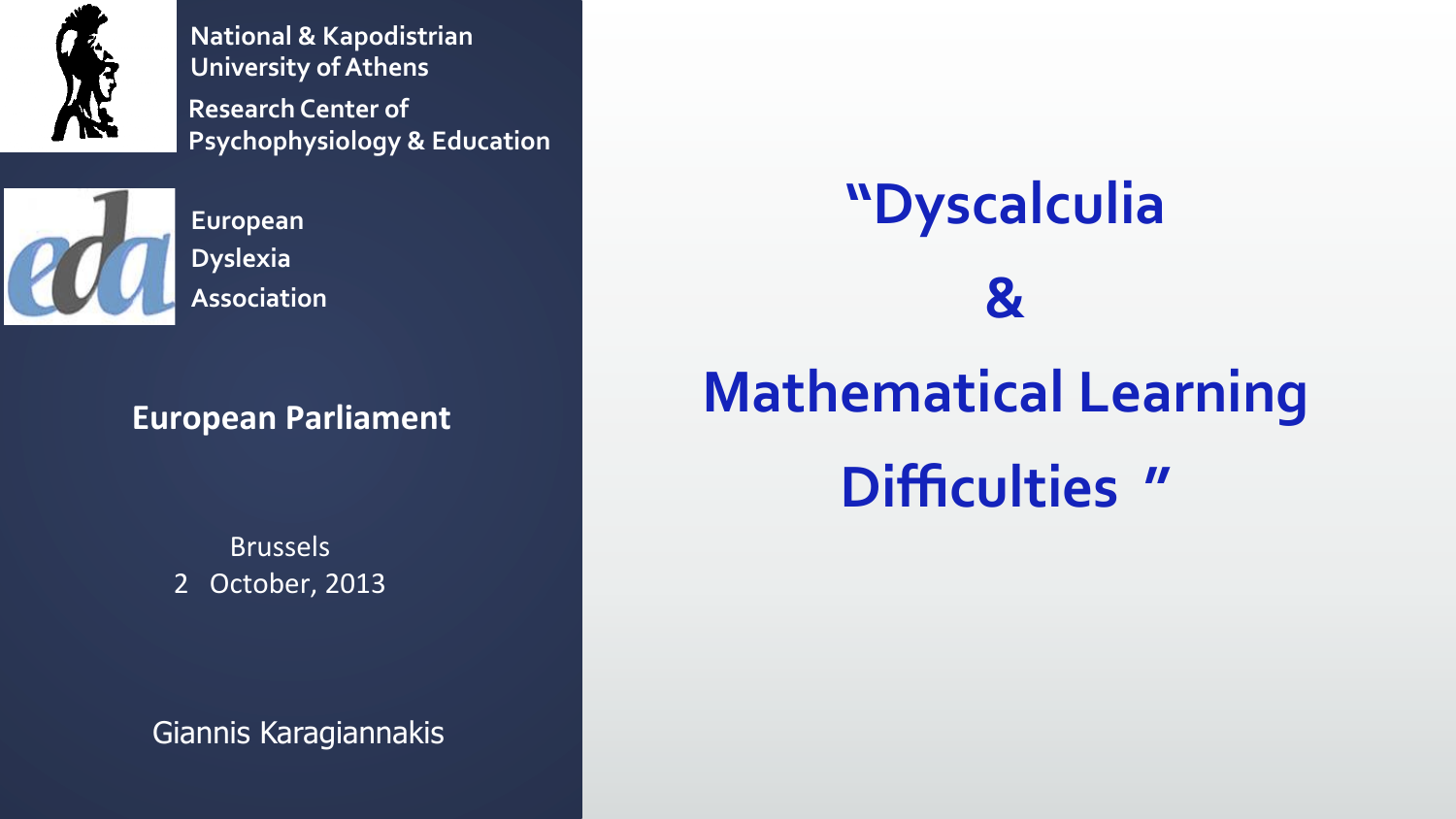**Poor numerical skills** are a more severe handicap than most people realize.

A recent cohort study of the effects of **low functional numeracy** shows that 'it is more of a handicap in the workplace than poor literacy'

(Bynner & Parsons, 1997)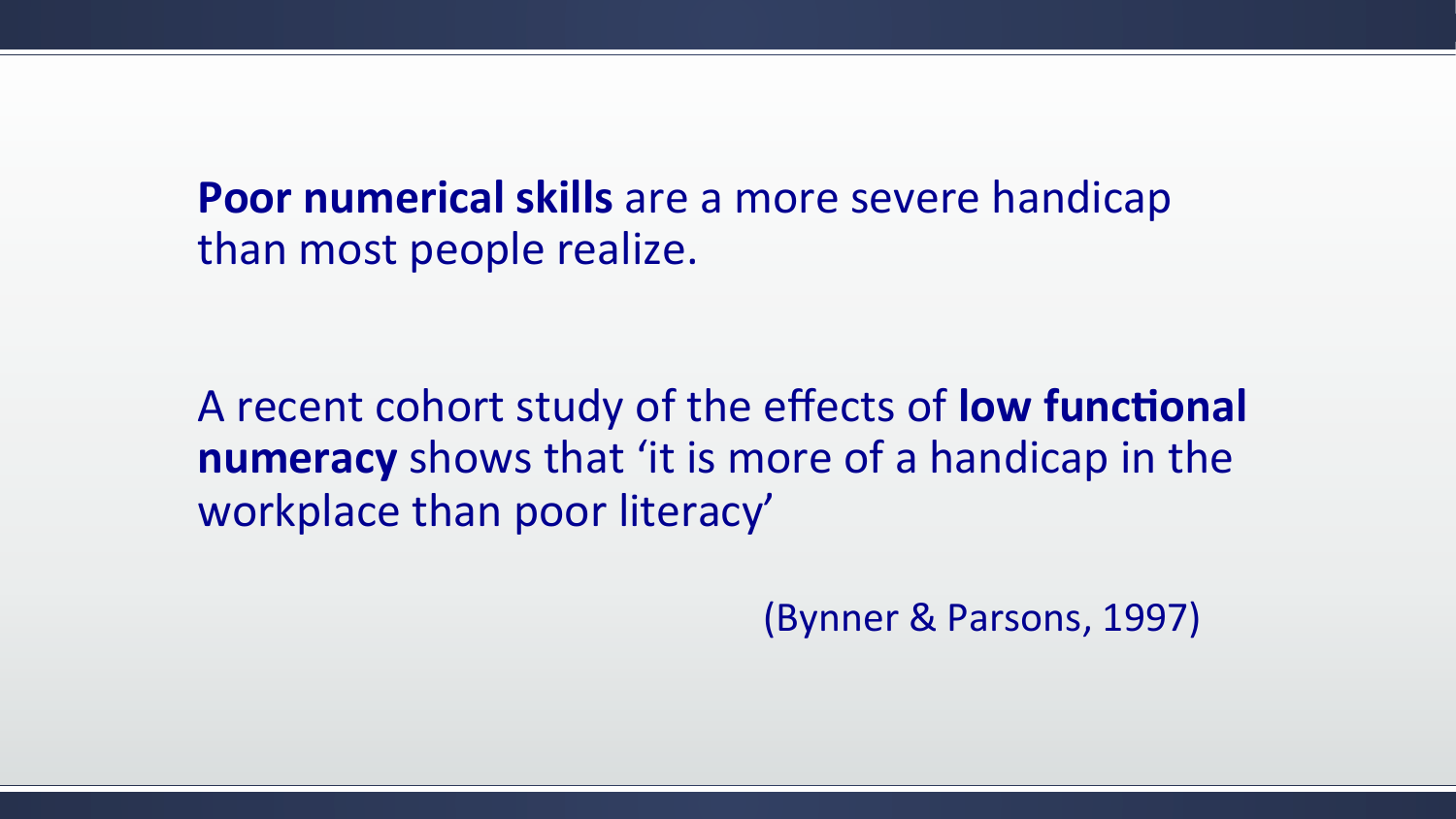### **Mathematics demands'**

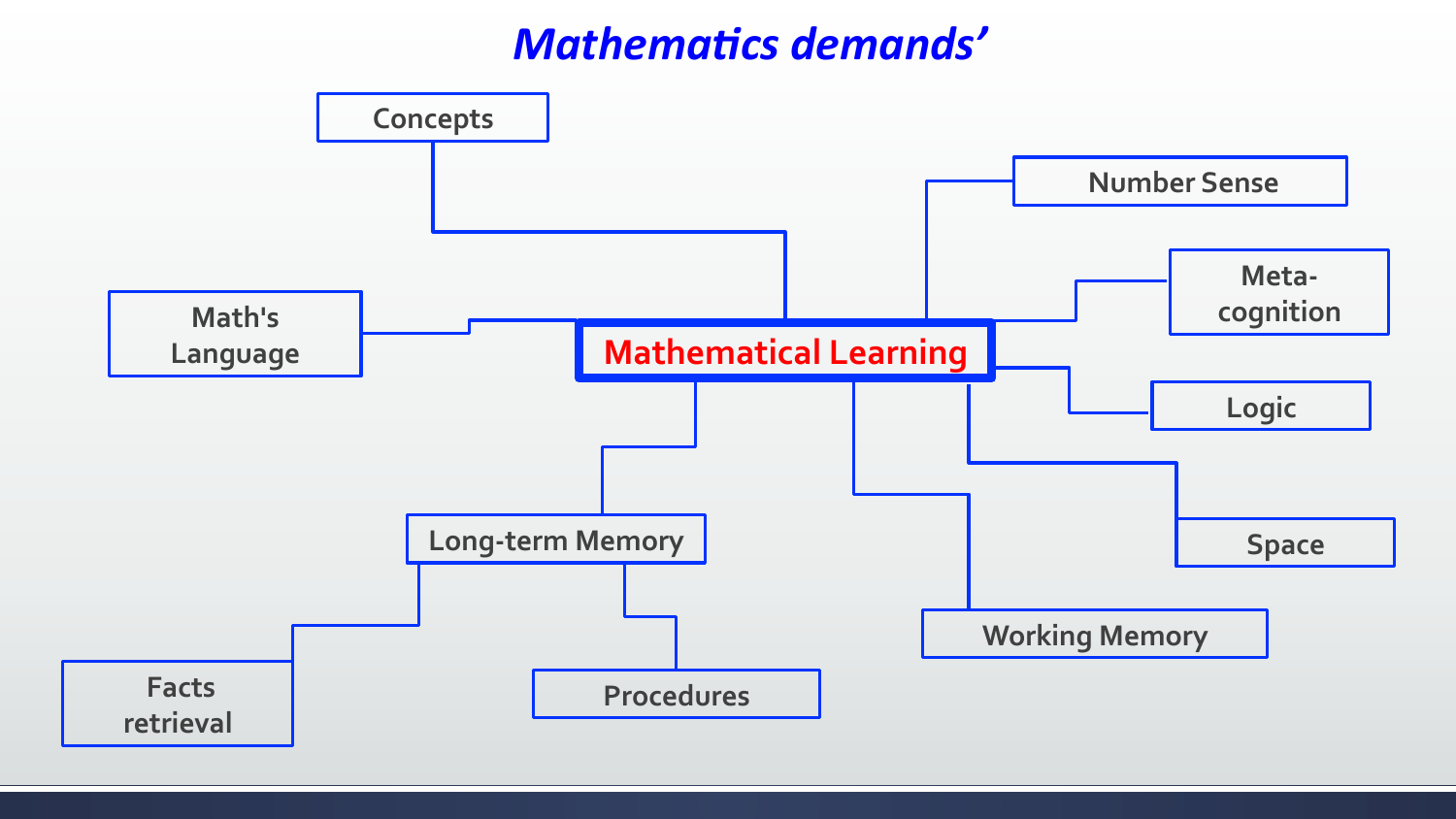### Developmental **Dyscalculia**

Developmental dyscalculia is traditionally defined as a disorder of **numerical competence and arithmetical skills** which is manifest in children who fail to achieve adequate proficiency in this cognitive domain despite normal intelligence, proper schooling, emotional stability, adequate social environment, and motivation

(APA, 1994; Shalev, Manor, & Gross-Tsur, 1997; Temple, 1992).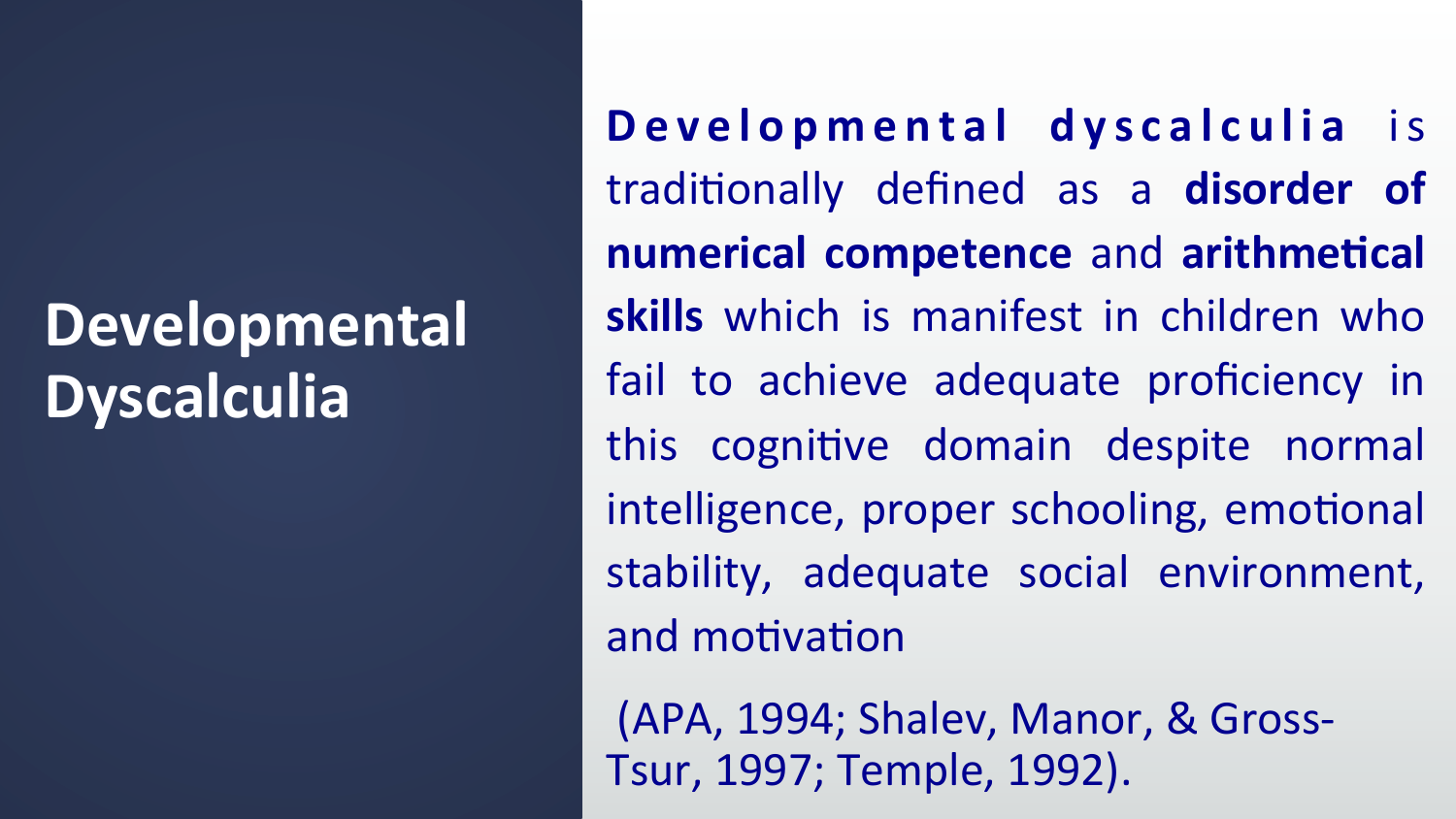## **Dyscalculia Prevalence**

Epidemiological studies conducted in several countries showed that this learning deficit is as widespread as reading disorders and affects about **3% to 7%** of school-aged children.

(Badian, 1983; Gross-Tsur, Manor, & Shalev, 1996; Kosc, 1974; Koumoula et al., 2004; Lewis, Hitch, & Walker, 1994; Shalev, 2004; Butterworth & Reigosa-Crespo, 2007; Reigosa-Crespo, Valdés-Sosa, Butterworth, Estévez, Rodríguez, et al., 2012; Shalev, 2007).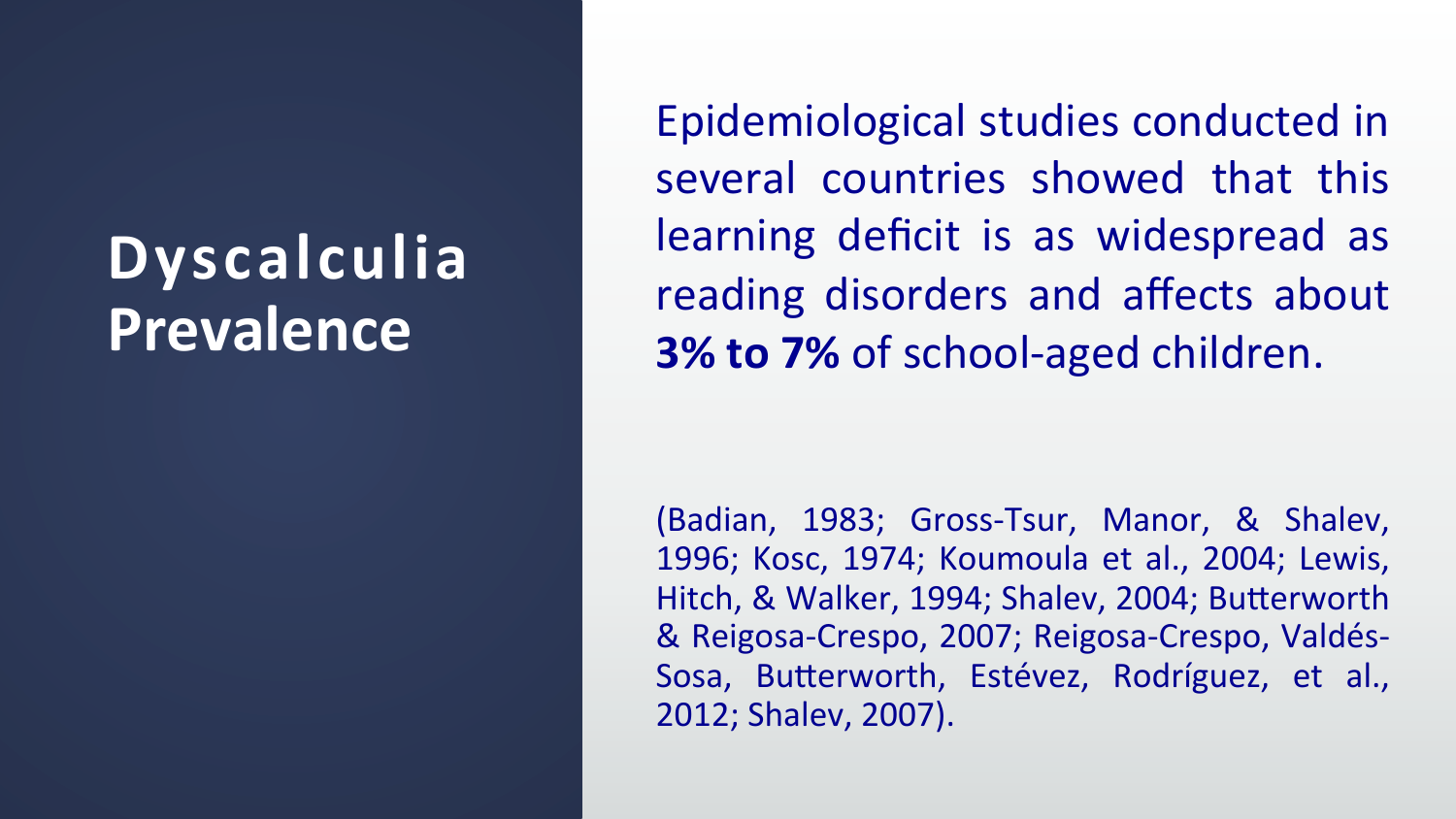Mathematical Learning **D**ifficulties

#### **Comorbidity**

#### **\* Dyscalculia**

- **\* Dyslexia** 40% -60%
- **Expending (DCD)**
- ❖ ADD-ADHD 25 %
- ❖ Autistic Spectrum
- ❖ Low average Intelligence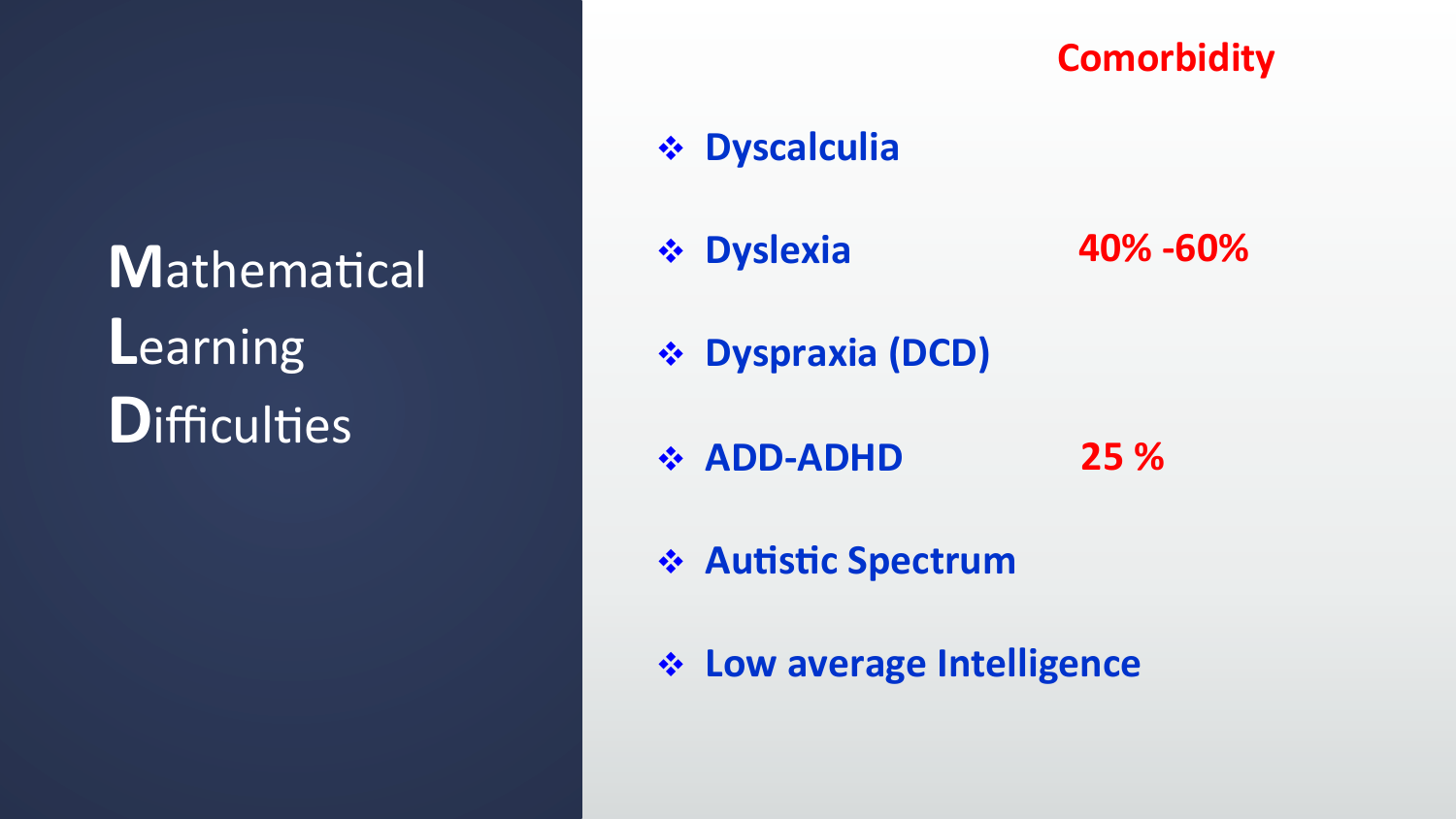### **Single Core Deficit**

### **Multiple Deficit Views**

**MLD**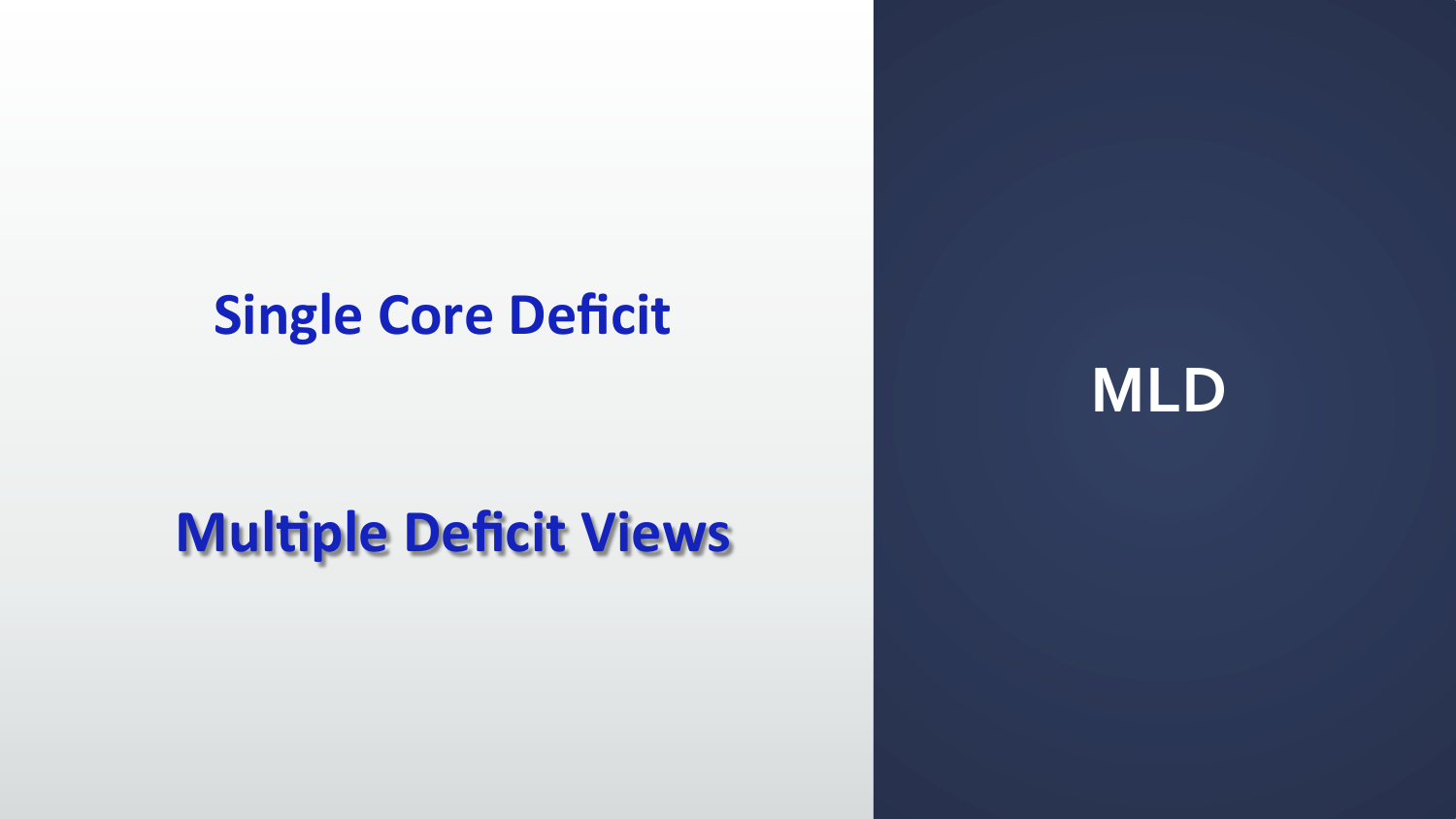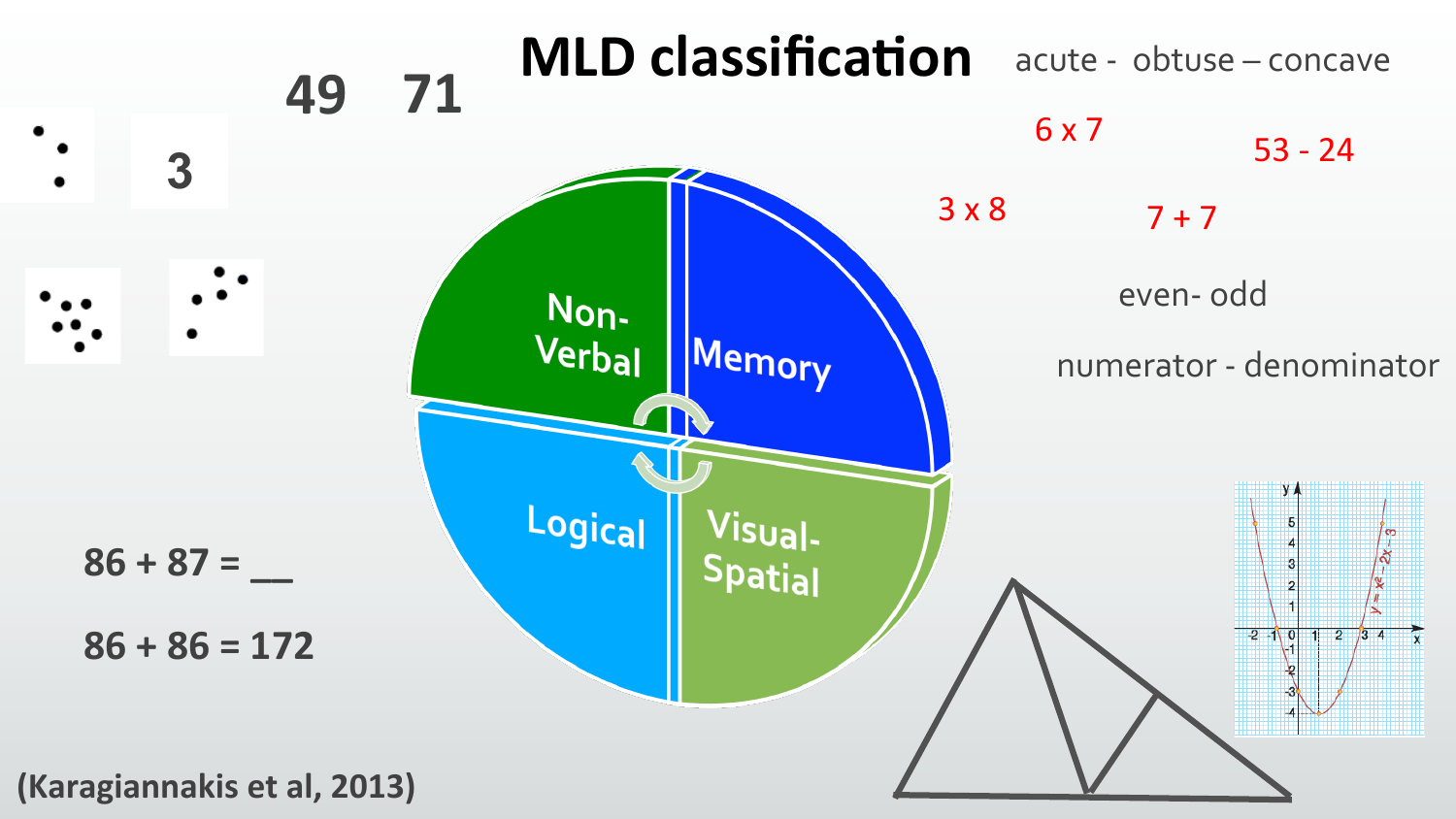**People with poor numerical skills (26% of the population) are:** 

 $\div$  more than two and half times as likely to be unemployed

\* more than three and half time as likely to be **depressed** 

Compared with their numerically competent peers:

- $\div$  **twice as many** are in **poor physical health**
- $\div$  **fewer than half** are in **employment** by 30 years old
- *<b>☆ fewer than half* are home owners

(Parsons & Bynner, 2005).